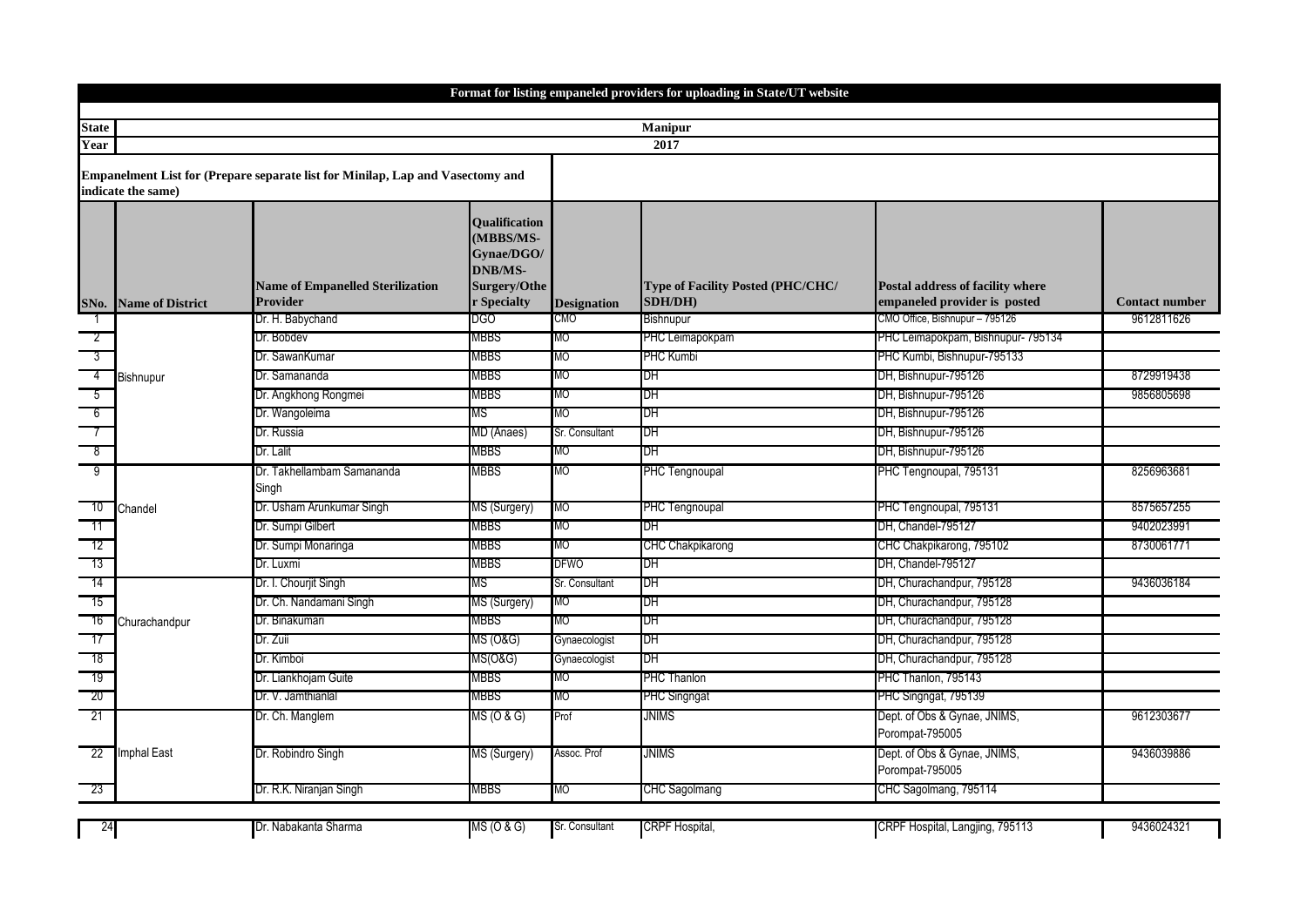|                |                         |              |           | Langjing             |                           |            |
|----------------|-------------------------|--------------|-----------|----------------------|---------------------------|------------|
| 25             | Dr. M. Birakumar Sharma | MS (Surgery) | Prof      | <b>RIMS</b>          | RIMS, Lamphelpat- 795004  | 9774271825 |
| 26             | Dr. L. Somen            | MS (O&G)     |           | <b>RIMS</b>          | RIMS, Lamphelpat- 795004  |            |
| 27             | Dr. Yohen               | MS (O&G)     |           | <b>RIMS</b>          | RIMS, Lamphelpat- 795004  | 9751895099 |
| 28 Imphal West | Dr. K. Jiten Singh      | MD (Anaes)   | Prof      | RIMS                 | RIMS, Lamphelpat- 795004  | 9862032298 |
|                |                         | MS (Obs &    |           |                      |                           |            |
| 29             | Dr. Nonibala            | Gynae)       | Prof      | <b>RIMS</b>          | RIMS, Lamphelpat- 795004  | 9436020537 |
| 30             | Dr. S. Rajen            | MS (Surgery) | Prof      | <b>RIMS</b>          | RIMS, Lamphelpat- 795004  | 9436026868 |
| 31             | Dr. I. Roshan Singh     | MBBS         | МO        | <b>PHC Khurkhul</b>  | PHC Khurkhul, 795002      | 9612889337 |
| 32             | Dr. P. Bernard          | MBBS         | МO        | PHC Mekola           | PHC Mekola, 795123        | 9612880144 |
| 33             | Dr. Rishikanta          | MBBS         | МO        | <b>CHC Sekmai</b>    | CHC Sekmai, 795132        | 8974574939 |
| 34             | Dr. Santosh             | MBBS         | MО        | <b>CHC Wangoi</b>    | CHC Wangoi, 795009        | 7085223638 |
| 35             | Dr. Ranjeev Kumar       | MBBS         | МO        | <b>PHC Khumbong</b>  | PHC Khumbong, 795113      |            |
| 36             | Dr. Hema Chanu          | MBBS         | МO        | CHC Wangoi           | CHC Wangoi, 795009        |            |
| 37             | Dr. James Pao           | <b>MBBS</b>  | MО        | DH                   | DH, Senapati-795106       | 9089968180 |
| 38             | Dr. Paukhamlung Palmei  | MBBS         | MО        | DH                   | DH, Senapati-795106       | 9856717290 |
| Senapati       |                         |              |           |                      |                           |            |
| 39             | Dr. Athikho             | <b>MBBS</b>  | <b>MO</b> | CHC Mao              | CHC Mao, 795150           | 9402490414 |
| 40             | Dr. K Adani             | MBBS         | MО        | <b>CHC Mao</b>       | CHC Mao, 795150           | 9856277654 |
| 41             | Dr. Pfokhrehe           | MBBS         | MО        | DH                   | DH, Senapati-795106       |            |
| 42             | Dr. H. Mate             | MBBS         | MO        | <b>CHC Kangpokpi</b> | CHC Kangpokpi, 795129     |            |
| 43             | Dr. Nathanael Daimai    | <b>MBBS</b>  | MО        | DH                   | DH, Tamenglong, 795141    | 9612285915 |
| 44 Tamenglong  | Dr. Stephen Kamei       | MBBS         | МO        | <b>CHC Nungba</b>    | CHC Nungba, 795147        | 9856114777 |
| 45             | Dr. Azeen Maringmei     | MBBS         | МO        | <b>PHC Noney</b>     | <b>PHC Noney, 795159</b>  | 9862690253 |
| 46             | Dr. Thaimei Gairanlung  | MBBS         | <b>MO</b> | <b>PHC Noney</b>     | <b>PHC Noney, 795159</b>  | 9862690253 |
| 47             | Dr. I. Joyshankar Singh | MBBS         | МO        | DH                   | DH, Tamenglong, 795141    | 8731931655 |
| 48             | Dr. U. Shyamkesho       | MBBS         | MО        | DH                   | DH, Thoubal, 795138       |            |
| 49             | Dr. Y. Jyotin           | MBBS         | МO        | <b>PHC Pallel</b>    | <b>PHC Pallel, 795135</b> |            |
| 50             | Dr. S. Pritam           | MBBS         | МO        | PHC Leishangthem     | PHC Leishangthem, 795148  |            |
| -51            | Dr. Y. Bijendra         | MBBS         | МO        | <b>CHC Kakching</b>  | CHC Kakching, 795103      |            |
| 52             | Dr. H Budhichandra      | MBBS         | МO        | DH                   | DH, Thoubal, 795138       | 9856333131 |
| Thoubal        |                         |              |           |                      |                           |            |
| 53             | Dr. L Subhachandra      | <b>MBBS</b>  | <b>MO</b> | DH                   | DH. Thoubal. 795138       | 8794826497 |
| 54             | Dr. T. Geet Singh       | MBBS         | МO        | DH                   | DH, Thoubal, 795138       | 8974696441 |
| 55             | Dr. M. Sanjeev          | MBBS         | MO        | <b>CHC Kakching</b>  | CHC Kakching, 795103      | 9089352898 |
| 56             | Dr. Kh. Dijen           | MBBS         | MO        | <b>CHC Kakching</b>  | CHC Kakching,             | 8257928145 |
| 57             | Dr. Imochoubi Thangjam  | DGO.         | МO        | <b>CHC Kakching</b>  | CHC Kakching,             |            |
|                |                         |              |           |                      |                           |            |
|                | Dr. Amom Jyotin         | MBBS         | МO        | IDН                  | DH, Ukhrul, 795142        | 7085157558 |
| 59             | Dr. Aashif Igbal        | MBBS         | МO        | DH                   | DH, Ukhrul, 795142        | 9089818979 |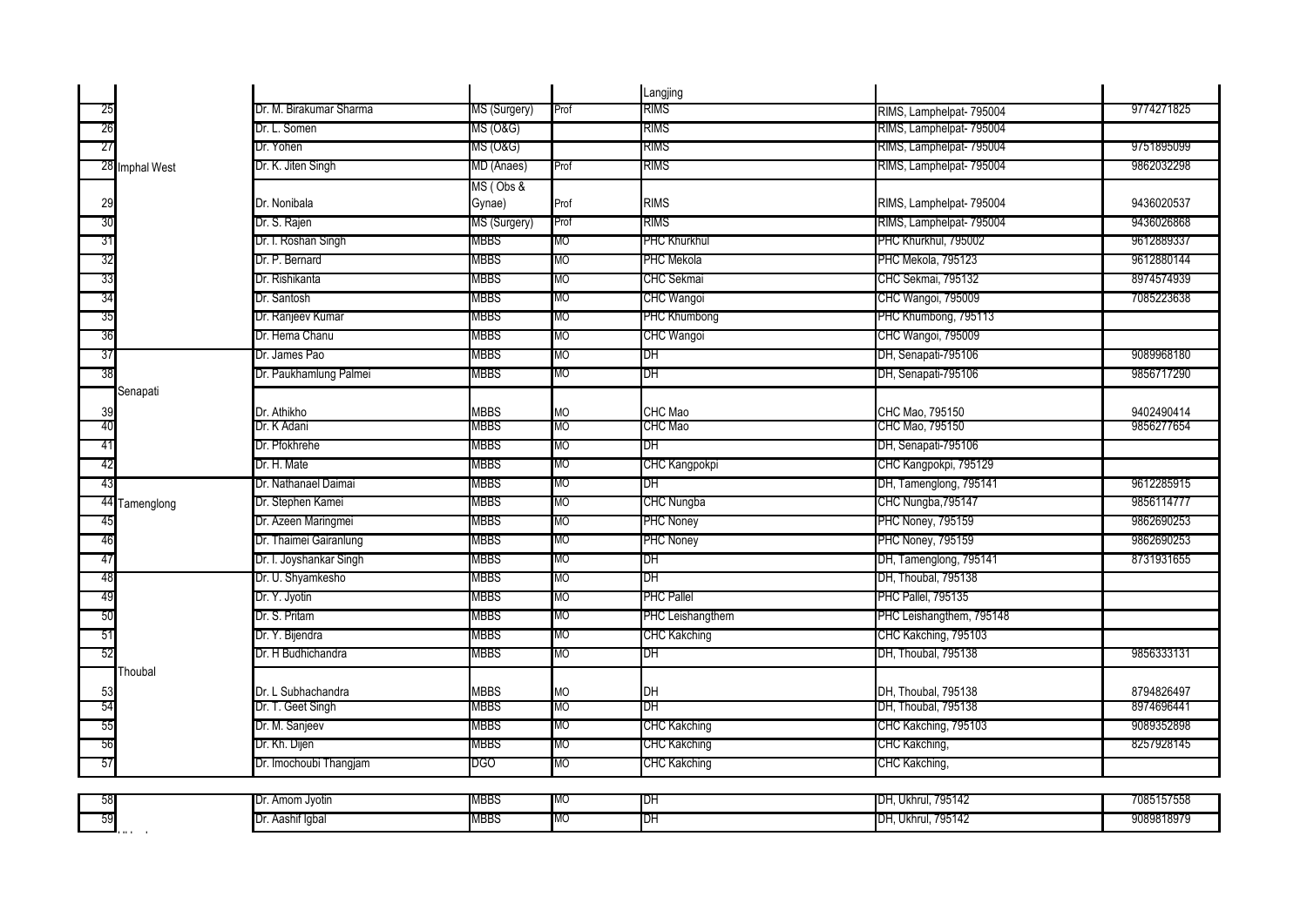| <b>Ukhrul</b> |                         |             |            |     |                               |            |
|---------------|-------------------------|-------------|------------|-----|-------------------------------|------------|
| 601           | Dr. L Kenedy            | <b>MBBS</b> | <b>IMC</b> |     | <b>Ukhrul, 795142</b><br>IDH. | 9774322416 |
| ا1د           | <b>IDr. Resangmi RK</b> | MBBS        | TMC.       | ושו | <b>IDH, Ukhrul, 795142</b>    | 8794378988 |

|                      |                                     |                                                            |                                                                                                  |                    | Format for listing empaneled providers for uploading in State/UT website |                                                                  |                       |
|----------------------|-------------------------------------|------------------------------------------------------------|--------------------------------------------------------------------------------------------------|--------------------|--------------------------------------------------------------------------|------------------------------------------------------------------|-----------------------|
|                      |                                     |                                                            |                                                                                                  |                    |                                                                          |                                                                  |                       |
| <b>State</b><br>Year |                                     |                                                            |                                                                                                  |                    | <b>Manipur</b><br>2017                                                   |                                                                  |                       |
|                      | <b>Empanelment List for Minilap</b> |                                                            |                                                                                                  |                    |                                                                          |                                                                  |                       |
| SNo.                 | <b>Name of District</b>             | <b>Name of Empanelled Sterilization</b><br><b>Provider</b> | <b>Oualification</b><br>(MBBS/MS-<br>Gynae/DGO/<br><b>DNB/MS-</b><br>Surgery/Othe<br>r Specialty | <b>Designation</b> | <b>Type of Facility Posted (PHC/CHC/</b><br>SDH/DH)                      | Postal address of facility where<br>empaneled provider is posted | <b>Contact number</b> |
|                      | <b>BPR</b>                          | Dr. W.Wangoleima                                           | MS-Gyanae                                                                                        | Gyanaecologist     | DH                                                                       | DH Biishnupur, 795134                                            |                       |
|                      |                                     | Dr. Russia                                                 | <b>MD</b> Anaest                                                                                 | Anaesthesist       | DH                                                                       | DH Biishnupur, 795134                                            |                       |
|                      | CDL                                 | Dr. Jibonlata                                              | MS Gyanae                                                                                        | Gyanaecologist     | DH                                                                       | Jibon Hospital Kakching                                          |                       |
|                      |                                     | Dr. Luxmi                                                  | <b>MBBS</b>                                                                                      | MO                 | DH                                                                       | DH Chandel, 795127                                               |                       |
|                      | IE                                  | Dr. Th. Sayeeda Devi                                       | <b>MBBS</b>                                                                                      | <b>MO</b>          | PHC Yaingangpokpi                                                        | PHC Yaingangpokpi                                                |                       |
|                      |                                     | Dr. R.K. Niranjan Singh                                    | <b>MBBS</b>                                                                                      | MO                 | <b>CHC</b> Sagolmang                                                     | CHC Sagolmang, 795114                                            |                       |
|                      | IW                                  | Dr. Ranjeev Kumar                                          | <b>MBBS</b>                                                                                      | MO                 | PHC Khumbong                                                             | PHC Khumbong, 795113                                             |                       |
|                      |                                     | Dr. Hema Chanu                                             | <b>MBBS</b>                                                                                      | МO                 | CHC Wangoi                                                               | CHC Wangoi, 795009                                               |                       |
|                      | <b>SPT</b>                          | Dr. Pfokhrehe                                              | <b>MBBS</b>                                                                                      | MO                 | DH                                                                       | DH,senapati,795106                                               |                       |
|                      |                                     | Dr. H. Mate                                                | <b>MBBS</b>                                                                                      | MO                 | CHC Kangpokpi                                                            | CHC Kangpokpi, 795129                                            |                       |
|                      | TBL                                 | Dr. Imochoubi Thangjam                                     | MS Gyanae                                                                                        | Gyanaecologist     | <b>CHC Kakching</b>                                                      | CHC Kakching, 795138                                             |                       |
|                      | <b>TML</b>                          | Dr. Azeen Maringmei                                        | <b>MBBS</b>                                                                                      | MO                 | PHC Noney                                                                | PHC Noney, 795159                                                |                       |
|                      |                                     | Dr. Z. Kamei                                               | <b>MBBS</b>                                                                                      | <b>MO</b>          | DH,Tamenglong                                                            | DH,795149                                                        |                       |

|              | Format for listing empaneled providers for uploading in State/UT website |  |  |  |  |  |  |
|--------------|--------------------------------------------------------------------------|--|--|--|--|--|--|
|              |                                                                          |  |  |  |  |  |  |
| <b>State</b> | <b>Manipur</b>                                                           |  |  |  |  |  |  |
| Year         | 2017                                                                     |  |  |  |  |  |  |
|              | <b>Empanelment List for Laparoscopic Ligation</b>                        |  |  |  |  |  |  |